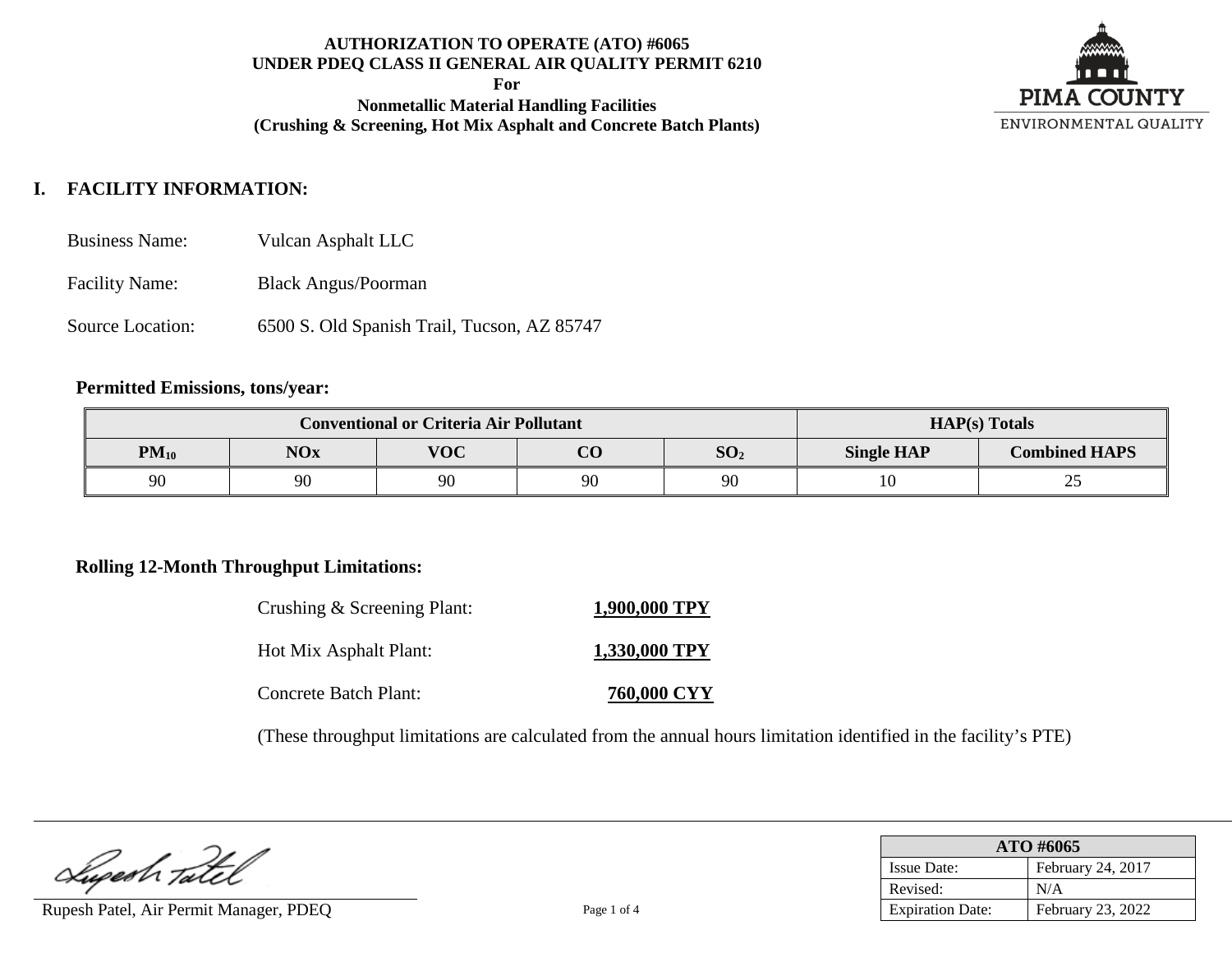**For**

### **Nonmetallic Material Handling Facilities (Crushing & Screening, Hot Mix Asphalt and Concrete Batch Plants)**



## **II. AUTHORIZED EQUIPMENT:**

Equipment, operations, and activities for which emissions are allowed by the general permit are as follows:

### **Table 1: Section 3 of the Permit – NSPS for Nonmetallic Mineral Processing Plants Affected Facilities:**

| <b>Source</b><br>Equipment $ID1$ | <b>Type of Equipment</b>   | <b>Manufacturer</b> | <b>Model</b>      | <b>Serial</b><br><b>Number</b> | <b>Maximum</b><br><b>Rated</b><br>Capacity | <b>Manufacturer Date</b> | $\geq 4/22/2008$ | <b>Opacity</b><br>Limit<br>$\frac{0}{0}$ |
|----------------------------------|----------------------------|---------------------|-------------------|--------------------------------|--------------------------------------------|--------------------------|------------------|------------------------------------------|
| 71558 S-1                        | Screen                     | Cedar Rapids        | $6'$ X 20'        | 34C309                         | <b>500 TPH</b>                             | 2007                     | ${\bf N}$        | 10                                       |
| 71560 S-3                        | Screen                     | Cedar Rapids        | $6'$ X 20'        | S4420                          | 350 TPH                                    | 2007                     | N                | 10                                       |
| 71506                            | <b>RAP Scalping Screen</b> | Simco               | $4'$ X $8'$       | S20182                         | 350 TPH                                    | 1999                     | $\mathbf N$      | 10                                       |
| 78492                            | <b>RAP Crusher</b>         | <b>HAZMAG</b>       | <b>APEK 1006K</b> | H41428                         | <b>100 TPH</b>                             | Pre-2008                 | N                | 15                                       |

<sup>1</sup> Specific equipment identified in the permit application as needing an ATO. All equipment listed in the permit application is subject to the provisions of this general permit.

#### **Table 2: Section 4 of the Permit – Standards of Performance for Non-NSPS Gravel or Crushed Stone Processing Plants:**

| <b>Source</b><br>Equipment $ID1$ | Type of Equipment | <b>Manufacturer</b> | <b>Model</b> | <b>Serial Number</b> | <b>Maximum Rated</b><br>Capacity | <b>Manufacturer</b><br><b>Date</b> | <b>Opacity</b><br>Limit<br>$\frac{0}{0}$ |
|----------------------------------|-------------------|---------------------|--------------|----------------------|----------------------------------|------------------------------------|------------------------------------------|
| 73837 C-1                        | Jaw Crusher       | Pioneer             | 30 X 42      | U920                 | <b>500 TPH</b>                   | 1967                               | 20                                       |
| 70136 C-2                        | Crusher           | El Jay              | $RC54$ II    | 2BF1494              | <b>350 TPH</b>                   | 1994                               | 20                                       |

 $<sup>1</sup>$  Specific equipment identified in the permit application as needing an ATO. All equipment listed in the permit application is subject to the provisions</sup> of this general permit.

Lugesh Tate

Rupesh Patel, Air Permit Manager, PDEO Page 2 of 4

| ATO #6065               |                   |  |  |  |
|-------------------------|-------------------|--|--|--|
| <b>Issue Date:</b>      | February 24, 2017 |  |  |  |
| Revised:                | N/A               |  |  |  |
| <b>Expiration Date:</b> | February 23, 2022 |  |  |  |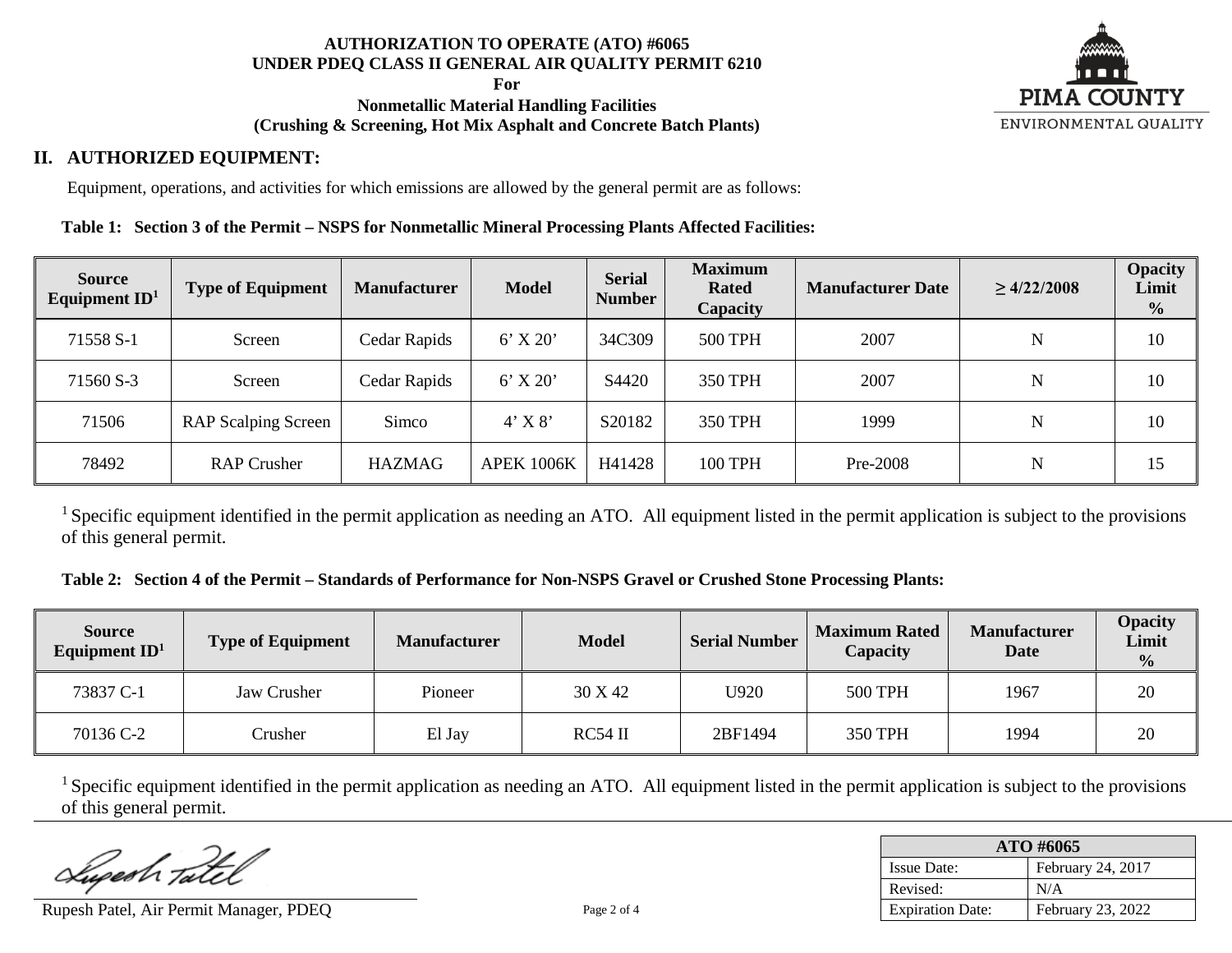**For**

**Nonmetallic Material Handling Facilities (Crushing & Screening, Hot Mix Asphalt and Concrete Batch Plants)**



**Table 3: Section 5 of the Permit – NSPS and Non-NSPS for Hot Mix Asphalt Plants:**

| <b>Source</b><br>Equipment $ID1$ | <b>Type of Equipment</b> | <b>Manufacturer</b> | <b>Model</b> | <b>Serial Number</b> | <b>Maximum</b><br><b>Rated</b><br>Capacity | <b>Manufacturer</b><br><b>Date</b> | <b>Allowable</b><br><b>Fuels</b> | <b>Opacity</b><br>Limit<br>$\frac{0}{0}$ |
|----------------------------------|--------------------------|---------------------|--------------|----------------------|--------------------------------------------|------------------------------------|----------------------------------|------------------------------------------|
| 78266                            | Dryer                    | Astec               | 7DDC-PORT    | 93-105-77            | 350 TPH                                    | 7/1993                             | On-Spec Used<br>O <sub>il</sub>  | 20                                       |
| 71539                            | Screen                   | Diester             | Unknown      | Unknown              | <b>400 TPH</b>                             | Unknown                            | <b>NA</b>                        | 20                                       |
| 78255                            | Asphalt Silo             | <b>CMI</b>          | $C-200$      | 102                  | 200 Tons                                   | 1997                               | <b>NA</b>                        | 20                                       |
| 78434                            | Asphalt Silo             | Gencor              | $D-223$      | 223-TL-150-177403    | 223 Tons                                   | 2003                               | <b>NA</b>                        | 20                                       |
| 78247                            | Lime Silo                | Astec               | Unknown      | Unknown              | 34 Tons                                    | 2000                               | <b>NA</b>                        | 20                                       |
| 13327                            | <b>Asphalt Heater</b>    | <b>CEI</b>          | C 1500       | C98-102              | 1.5 MMBTU                                  | 1999                               | <b>LPG</b>                       | 20                                       |

<sup>1</sup> Specific equipment identified in the permit application as needing an ATO. All equipment listed in the permit application is subject to the provisions of this general permit.

Luperh Tatel

Rupesh Patel, Air Permit Manager, PDEQ Page 3 of 4

| ATO #6065               |                   |  |  |  |
|-------------------------|-------------------|--|--|--|
| <b>Issue Date:</b>      | February 24, 2017 |  |  |  |
| Revised:                | N/A               |  |  |  |
| <b>Expiration Date:</b> | February 23, 2022 |  |  |  |